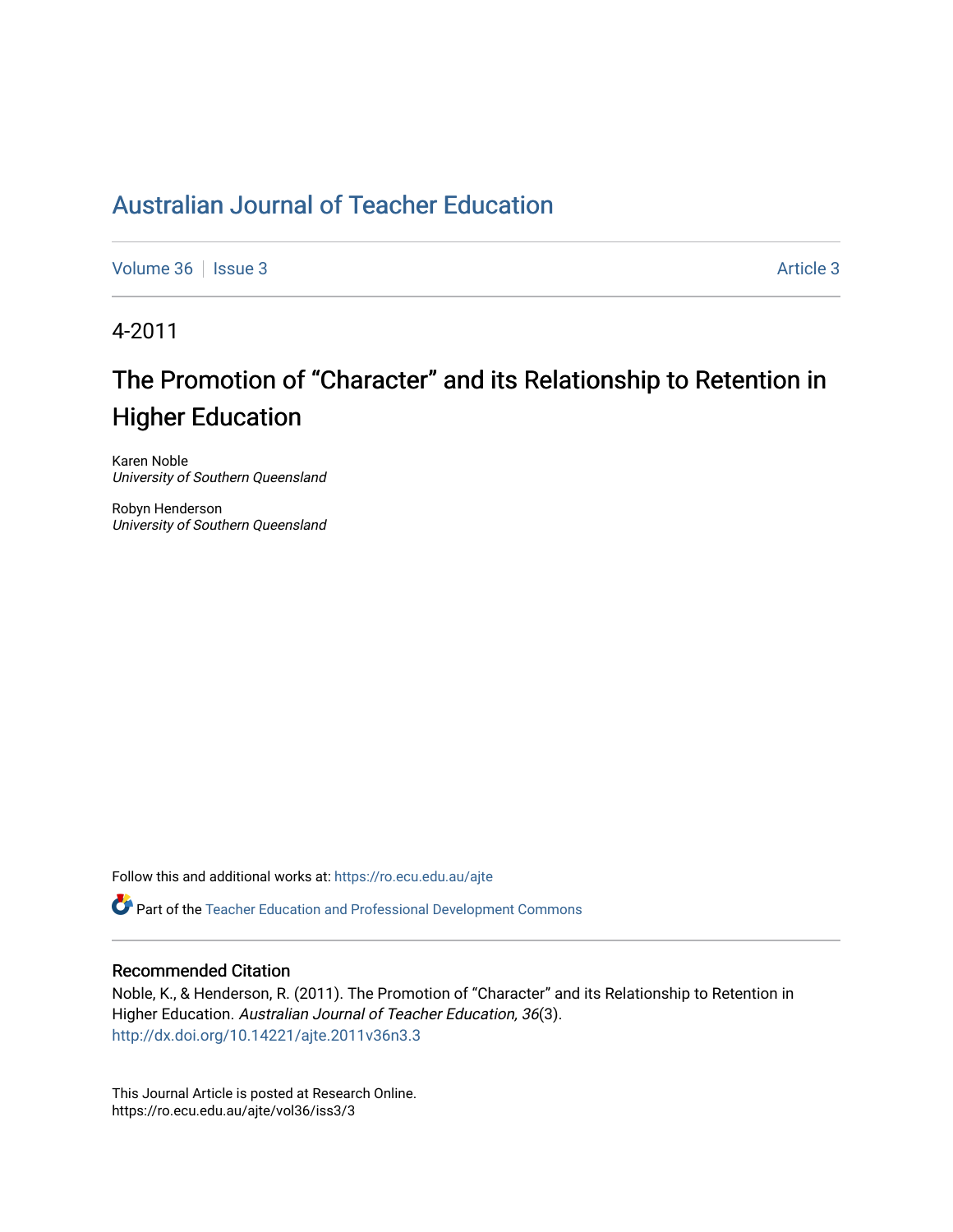## **The Promotion of "Character" and its Relationship to Retention in Higher Education**

## **Karen Noble Robyn Henderson University of Southern Queensland**

*Abstract: With transition to university a strong focus across most higher education institutions, undergraduate teacher education programs have been increasingly scrutinised regarding their (in)ability to adequately prepare students for the challenging social contexts that they will meet. As a result, there has been a burgeoning of approaches which initiate beginning students. In the Education Faculty of a regional Australian university, the FYI (First Year Infusion/For Your Information) Program attempts to build capacity among pre-service students in a supportive learning community. In an intentionally created context, the program provides a Learning Circle approach to student support. Through consciously infusing the value of "character" into the transition program, there is evidence of tangible impacts upon students' interactions in the learning process and their commitment to course completion. Data are presented that suggest that students' high quality interactions with peers and academic staff in an informal context are vital to academic success, and that staff also benefit from this program. It would suggest that the development of effective partnerships between all stakeholders is paramount in helping to build capacity.*

## **Introduction**

Entry into university has traditionally been associated with special expectations and excitement, as well as with varying degrees of tension and anxiety. In the higher education context in Australia, and indeed globally, there is increased interest in the first year university experience with regard to addressing the high attrition rates of this critical time in the student learning journey (Ellis, 2002; Falk & Balatti, 1999; Hayden & Long, 2006; Krause, 2006). Universities are focused on attracting and retaining students, particularly in today's competitive marketplace. It is argued here that, in order to address transition and retention issues, effective social integration and support has to accompany academic preparedness. At the regional Australian university discussed in this article, student retention and progression issues in the first year of study are regarded as high priorities and the program that we established attempts to respond to these. The program was based on an understanding that it is essential to make opportunities, knowledges and skills available to students so that they can engage actively in a cycle of learning and reflection from the outset of their study. In particular, we argue that successful transition into university involves the establishment of social networks and relationships and that the social can facilitate academic success. Through the establishment of social connections, "character" and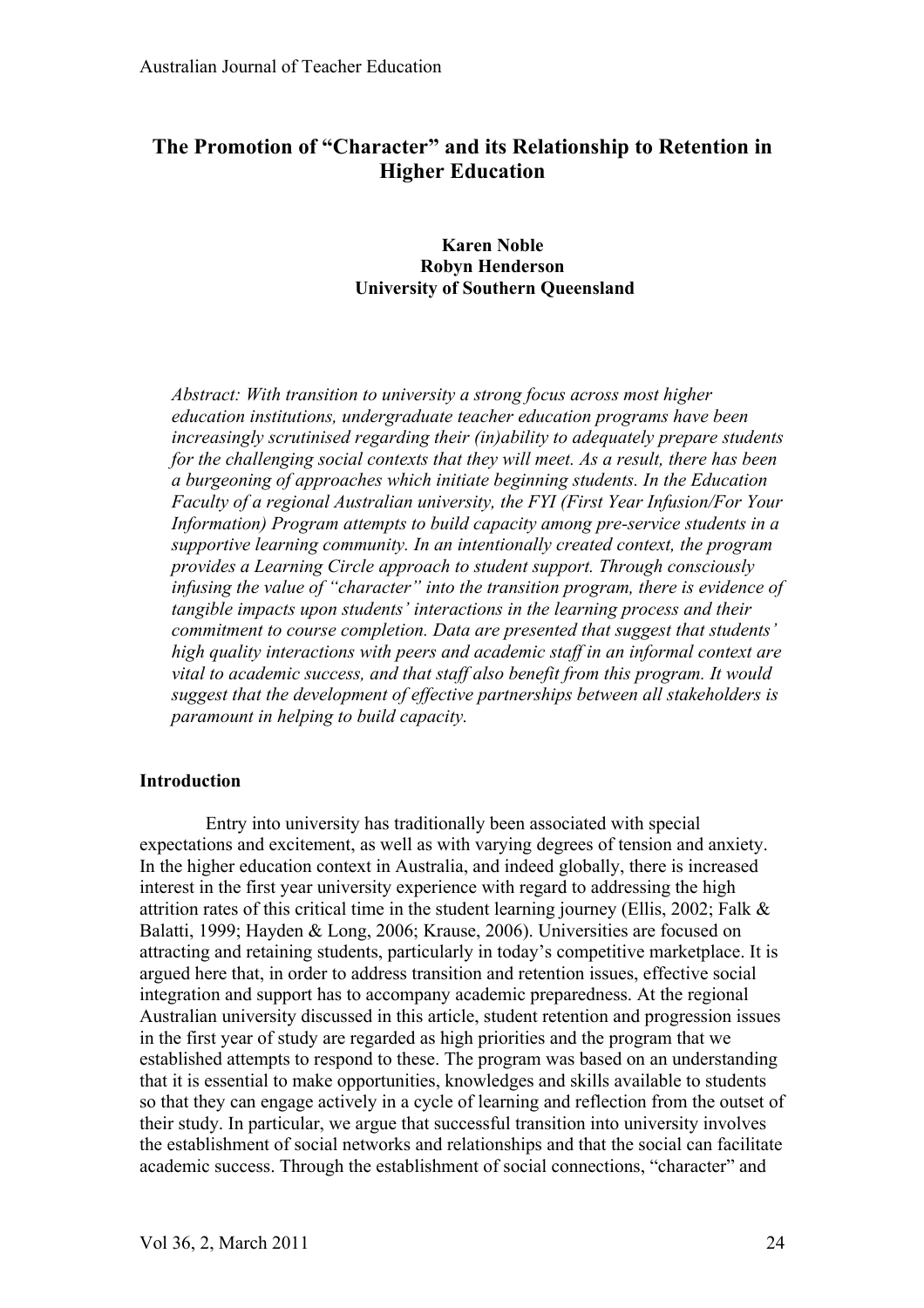its associated attributes, such as resilience, fairness, trustworthiness, caring and community participation, are understood as important aspects of the transition process.

First year student transition, attrition and retention are complex issues concerning all universities and research suggests that if students are retained beyond their first year subsequent dropout is much lower (Blunden, 2002; Prosser & Trigwell, 2002). Traditionally, technical-rational models have guided much curriculum development and delivery in higher education and, in recent times, such approaches have been increasingly scrutinised in terms of their (in)ability to adequately prepare students for the challenging social contexts in which their future work will be undertaken. This has led to increasing pressures on academic staff in relation to the measurement of teaching and learning outcomes (Marginson, 2007; Zimitat, 2006) and a need to find new ways of interacting and relating to students. There is also widespread recognition of a need to focus on social as well as academic preparedness in the development of programs designed to support students in their transition to university (Noble & Henderson, 2008; Hayden & Long, 2006; Krause, 2006). As Palmer, O'Kane and Owens (2009) highlighted, it is important that students begin to develop a sense of belonging in the university context and to feel like "fully-fledged members of university life" (p. 37). While the literature suggests multiple perspectives on transition and retention issues and highlights a diversity of views and experiences, there are many common themes and issues. These include academic preparedness, financial support and social support.

In the Faculty of Education of the university where we work, a contextspecific approach has been adopted. The FYI (First Year Infusion/For Your Information) Program aims to be responsive to students' needs, particularly in terms of information and academic literacies and other formal aspects of learning management relevant to the transition to university. Through emphasising relationships between students as well as between academic staff and students, the program is deemed essential to building the capacity of all stakeholders.

The focus in this article is how the development of cohesive social support networks empowers individuals and becomes sustainable beyond the students' initial transition into university. Such insights should inform future learning and the development of resources to guide academics in enhancing relationships and interactions with students entering university who are "negotiating new rules, identities, environments, academic expectations and content, [as well as] having to form new friendship groups" (Burnett, 2006, p. 1). The quality of the relationships between students and staff is deemed important for creating a climate of trust and building connectedness. Curriculum and pedagogy need to be aligned with the perspectives of the students and continually shaped by academics to enhance agency (Marton, Hounsell, & Entwistle, 1997; Prosser & Trigwell, 2002; Ramsden, 2003). Indeed, good teaching involves engaging students in a relational learning context.

This article builds on a previous article where we presented some of the initial outcomes of the FYI Program (see Noble & Henderson, 2008). This time, however, we consider the implications for staff and students of a program that addresses students' academic needs through social support. We begin by discussing the thinking behind the use of a Learning Circle approach and explaining how the FYI Program developed and expanded from a pilot project. We then use data that were collected as part of the research that accompanied the program and we begin to tease out the role of "character" in the program's operations. We conclude by discussing how this information might be important in informing future practice.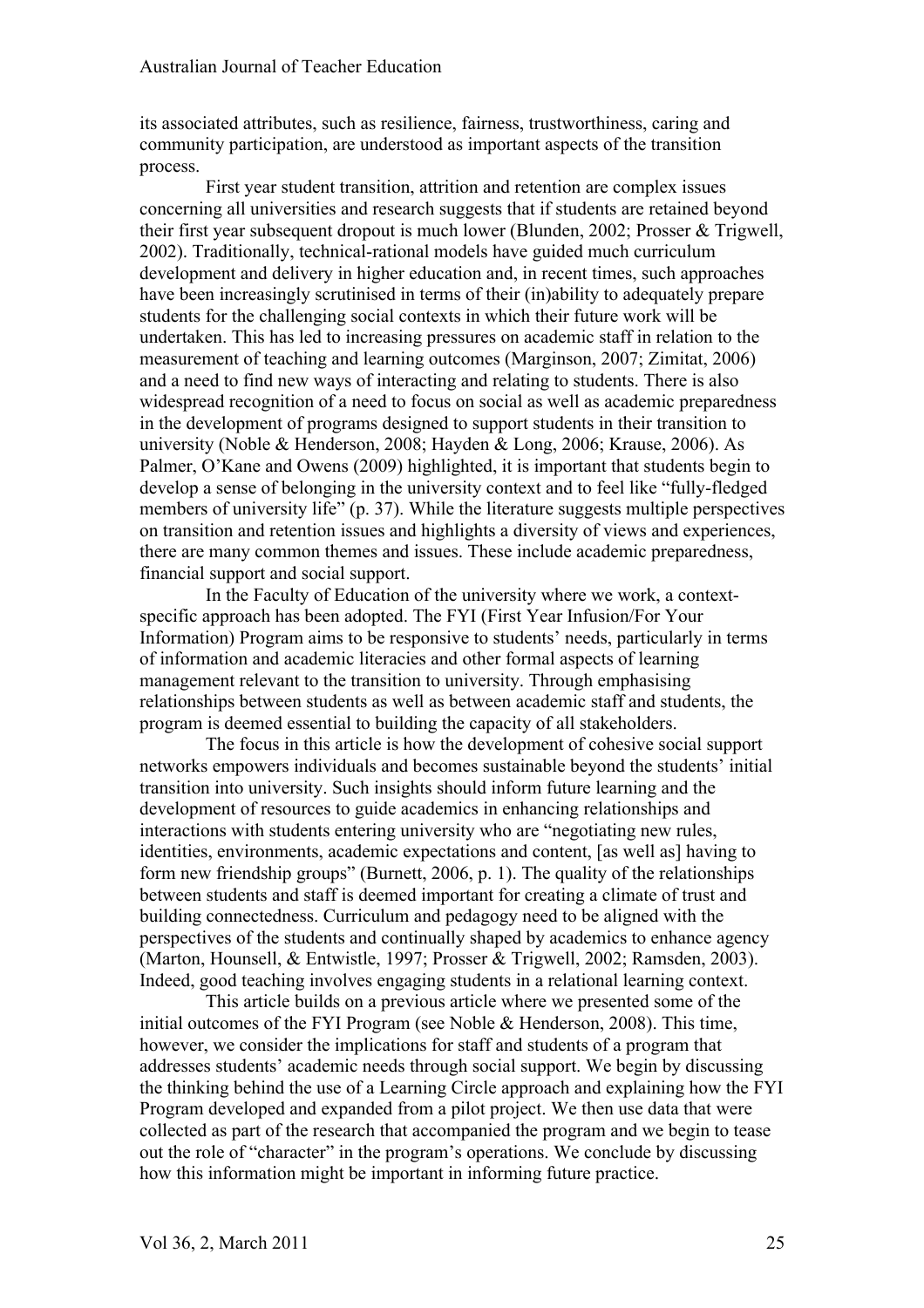## **A Learning Community: The Use of a Learning Circle Approach**

The Learning Circle approach (Aksim, 1998; Noble & Henderson, 2008; Riel, 2006) uses the notion of a learning community or community of practice, whereby students and academics join together to enhance critically reflective skills, incorporate tacit knowledge and engage in dialogue (Wenger, 1998) to enhance their learning and teaching. The idea of developing the Learning Circle process was underpinned by the belief that it would enhance student engagement by creating a space where individual identities would interact with students' developing educational identities. For students, the space – including the physical location or room where we met and the more abstract notion of being able to move away from the pressures and stresses of study – offered opportunities to increase their understandings of the discourses that were shaping and impacting upon their learning experiences.

The initial pilot project of the FYI Program focused on the development of agency in self-identified "at-risk" first year education students (see Noble & Henderson, 2008). It set out to create a supportive learning community where first year education students, academics, and learning and teaching support staff were able to consider the multiple realities that characterise students' learning journeys. Through joining the learning community – a place and space where the students could talk with other students and with academic staff during a two hour timeslot each week – the students had the opportunity to develop social networks and a range of academic capabilities, including information literacies and subject-specific knowledges. Interpersonal skills and groupness were considered essential features that support students' academic achievement.

The pilot project operated through our facilitation of a Learning Circle approach (Aksim, 1998; Noble & Henderson, 2008; Riel, 2006), with a group of between 5 and 15 first year, self-identified "at-risk" education students meeting with us on a weekly basis to problem-solve any of the difficulties that they had been experiencing with their study. It quickly became evident that the students found it beneficial to discuss and critically reflect upon social issues that they regarded as important and as having an impact on their ability to study effectively. There was no formal structuring of these sessions and we made no formal presentations to the students. Instead, we talked with students, allowing them to direct conversation towards issues that concerned them. This meant that dialogic conversation was coconstructed, always emerging from the student concerns raised at the time. The learning community that was established, therefore, was a site for social support. It was entirely focused on issues identified by the students. As we have described elsewhere (see Noble & Henderson, 2008), we initially planned an academic focus for the program, but it was apparent that it was a focus on the social that met the students' needs.

In the following year, we extended upon the foundations and successes of the pilot by developing a system that incorporated wider involvement of other personnel, including other academics from our faculty, the librarian assigned to the faculty, and learning and teaching support staff from the university's Learning and Teaching Support Unit. From student feedback during the pilot, the building of social networks, with other students and with staff, was identified as a critical element of the program. Greater involvement and collaboration were seen as ways of enhancing the student learning journey and improving retention, whilst also providing opportunities for the professional development of academic staff through cross-departmental discussion and problem-solving. The further development of the FYI Program, then, had an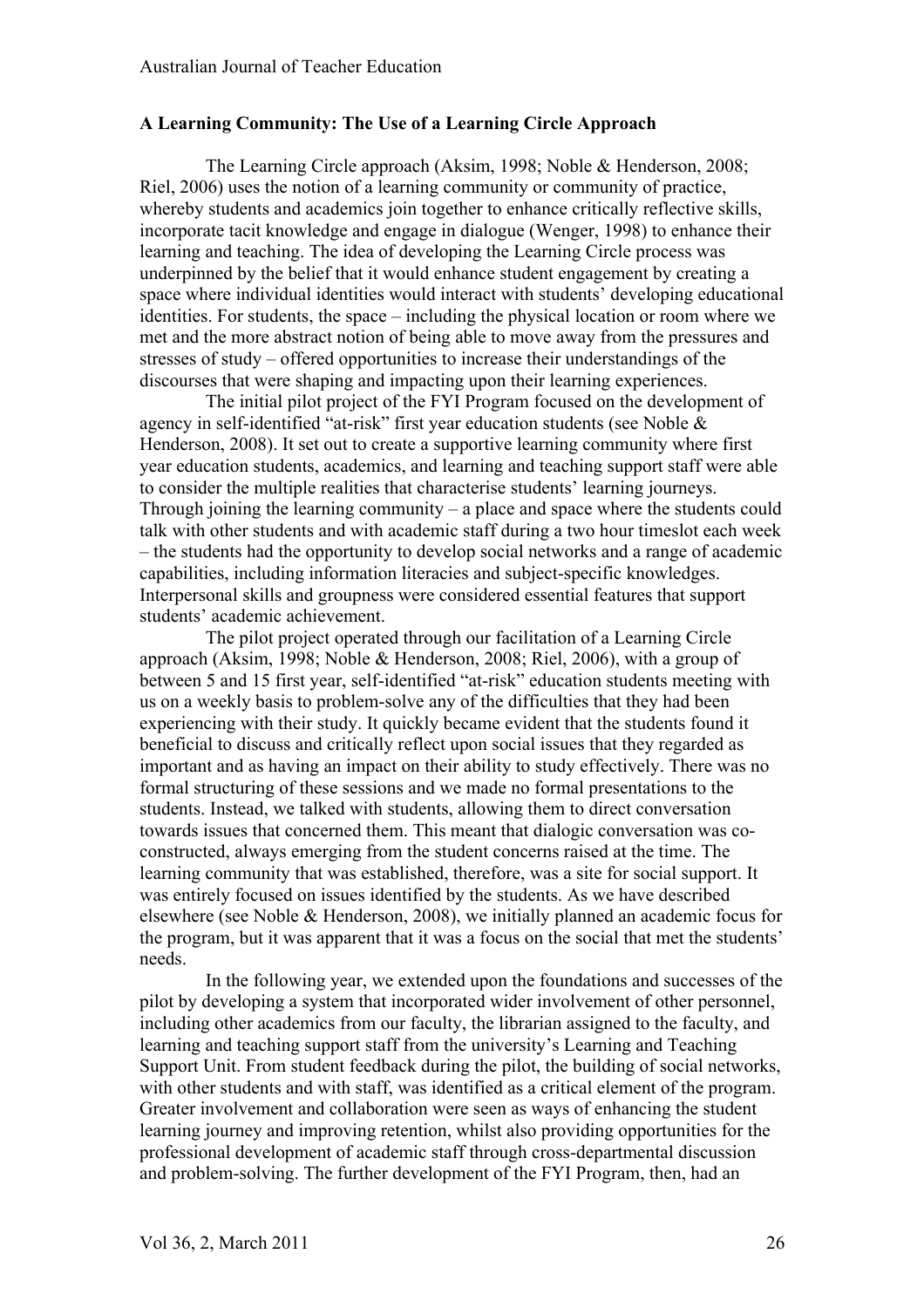element of duality: to provide a more integrated and infused approach to supporting students socially and academically, while at the same time enhancing collaboration amongst faculty staff and promoting partnerships with learning and teaching support personnel and library staff.

Drawing on Gee's (1996) notion of Discourses as "ways of behaving, interacting, valuing, thinking, believing, speaking, and often reading and writing" (p. viii), we argue that the higher education context creates a new Discourse – the Discourse of *university student*. Beginning students need to become familiar with this, especially if they do not bring explicit knowledge of what it means or what it might involve to be in a university. Within the university context, issues of identity and relationships with the institution or authority are generally not considered in an explicit way (Henderson & Hirst, 2007; Lea & Street, 1998), leaving students to work out for themselves how to fit in to the context. As Gee (1996) explained, Discourses involve a "usually taken for granted and tacit 'theory' of what counts as a 'normal' person and the 'right' ways to think, feel, and behave" (p. ix). Additionally, Discourses "do not always represent consistent and compatible values" and the taking on of a new Discourse can be a difficult and stressful process (p. ix). In using the Learning Circle approach, all students are afforded opportunities to critically reflect on their experiences and on their ways of "doing", "being" and "knowing" within the university context as a pedagogical place in their lives.

In focusing on Gee's (1996) understandings about "interacting, valuing, thinking, believing" and so on, the Learning Circle approach has clear links to the development of character as described in the character education literature (e.g. Kagan, 2001; Leming, 1993; Lickona, 1993, 1996; Lovat & Toomey, 2007). As we will discuss later in this article, the infusion of character into the transition/support program is instrumental in ensuring that care, respect and inclusion become key attributes of the students' experiences in the learning context (Kagan, 2001).

## **Creating a Space: A Sense of Place**

In this article it is argued that the Learning Circle approach adopted in the FYI Program contributed to wider social changes for the participants and impacted significantly on their discourse and practice of university life. Within the space that the Learning Circle provided, academics and students were proactive in identifying, creating, maintaining and enhancing desired and mutually beneficial relationships that were perceived to be of value. The space offered a safe haven in which students were able to use their strengths to problem-solve issues in the university context, to question and confront their fears and challenges, and to find support and reassurance about their experiences and the things that were challenging them. As a result, it was apparent that students were developing a 'sense of place' and belonging in the university context. They were also able to access academic and support staff and to make connections with the support services offered by the university. Yet, the relationship was not one-sided. Academic and support staff also benefited. They found that they learnt from the students and from each other, and that these understandings could help to shape and modify supportive practices outside the Learning Circle.

In seeking to understand what was happening in the Learning Circle space and how it was helping students to build capacity and to move towards a 'sense of place' within their student learning journey, critically reflective and focused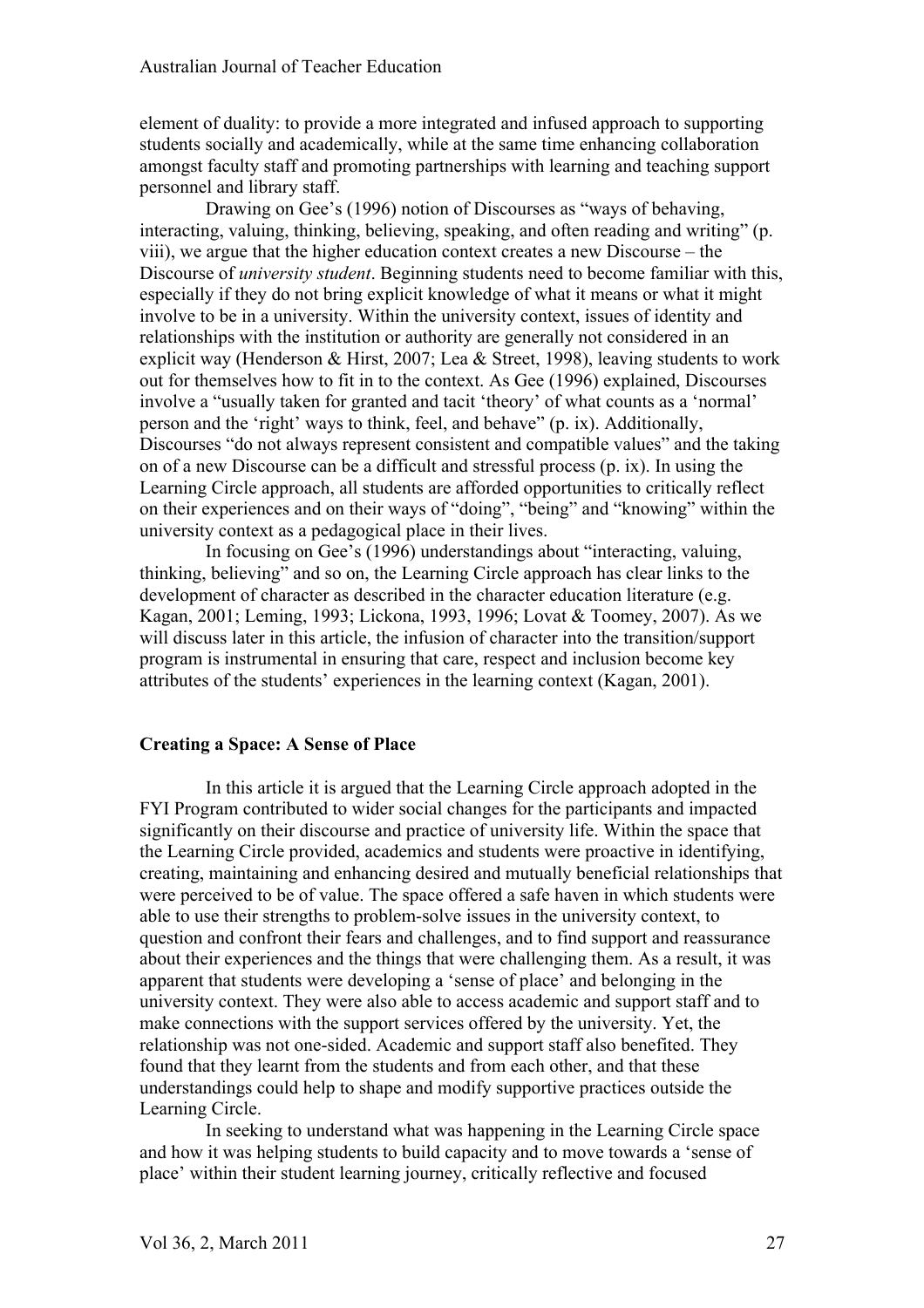conversations were conducted during the course of the academic year and at the end of the students' first year of university. Together, academic staff and students explored their initial experiences as well as the longer term effects of participation in the learning community (Burnett, 2006; Gruenewald, 2003). These conversations were video-recorded and transcribed for analysis. Excerpts are used throughout this article to illustrate the impact that this initiative has had on student understandings of how participation in this created space assisted them in their transition to university and led to the development of a sense of place in terms of personal and professional identity. Important to this investigation is the sense of connectedness that developed in what for many was initially a contested space and the evidence of the importance of particular characteristics that are usually associated with character education – including resilience, respect, responsibility, fairness, trustworthiness, caring, and community participation (see Kagan, 2001; Leming, 1993; Lickona, 1993, 1996; Lovat & Toomey, 2007).

## **Infusion of Character in Developing Sense of Place**

As this project is situated in a Faculty of Education, we are cognisant of the need to prepare students for complex educational contexts. Regardless of their intended discipline, sector or prior experiences, emerging teachers need information and guidance on how to develop and demonstrate a positive disposition in these contexts and to be able to form connections in order to have a sense of place. Seeing pre-service teacher education as the beginning of induction towards 'becoming a teacher', it is imperative that this discourse is explored in terms of personal and professional epistemologies and ontologies that will shape their practice.

Within the learning community that was created, academics and students explored personal and professional development issues and investigated explicitly the discourses of *university student* and *professional educator*. Through the privileging of interactions and relationships, students made connections to personal and professional discourses with a view to developing a sense of agency and a growing capacity to move within and between their multiple identities, working towards the development of a positive professional identity as a committed and well-balanced or 'centred' educator.

A vision of a centred educator, one who 'teaches from the heart', is based upon Hargreaves' (1994) notion of the boundless self, where an individual is able to dynamically respond to the changing environment through a continually reflexive stance. According to Palmer (1998), a good teacher could be defined as being able to weave connections between the self, the subject and the students. As such, teacher education programs must demonstrate congruence between rhetoric and practice, with the core part of transition to university beginning with recognition of the importance of delivering these elements in a planned, systematic and sustainable way.

While many academics involved in working with first year students at university recognise the significant involvement required to effect change and reform, often the emphasis is on the academic aspect of the learning journey with other university support services working alongside to offer the social support system. However, the literature on values or character education – predominantly founded in the areas of primary and secondary schooling (e.g. Kagan, 2001; Leming, 1993; Lickona, 1993, 1996; Lovat & Toomey, 2007) – indicates that positive educational cultural change is impacted by a deep commitment by the organisation (Darling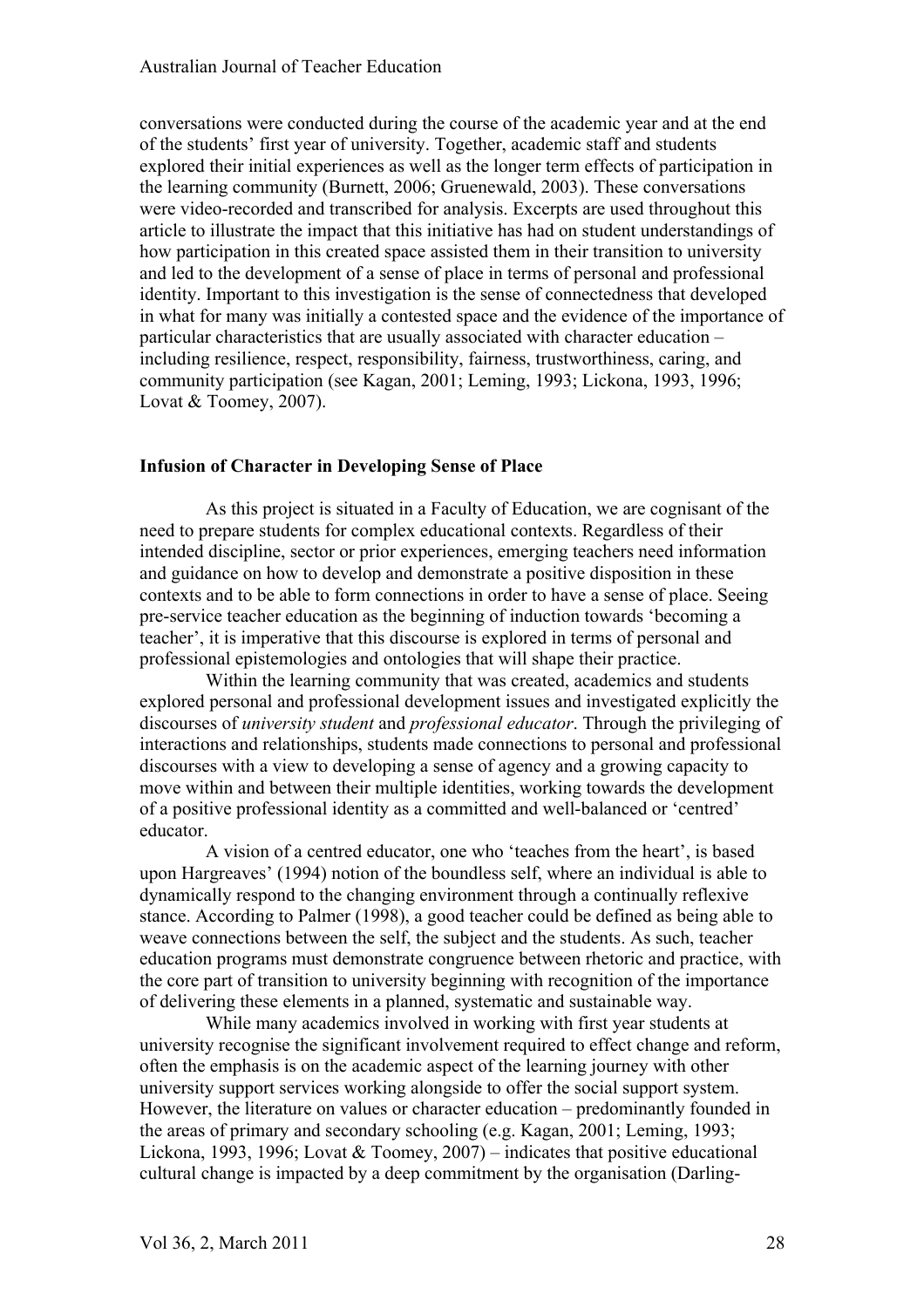Hammond, 1997, 2006) as well as individual teachers to a vision, energy and focus. This suggests the building of the character of resilient learners, where a cohesive and integrated approach unites student learning and behaviour (Lovat & Toomey, 2007). As Leming (1993) explained, character develops "within a social web" (p. 69). By explicitly setting out to develop a social network, the FYI Program ensured that the elements of character were embedded and that students began to understand the importance of developing a learning community while at the same time becoming aware of the strengths that they bring to the university context.

Just like in the primary and secondary schooling sectors, educational research into the role that relationships play in enhanced educational impacts for pre-service teachers in higher education suggests that the stronger the interpersonal relationships between teacher and learner, the more likely the students are to demonstrate attributes such as self management, greater capacity for critical reflection and increased levels of confidence in the learning journey and their sense of personal and professional fulfilment (Darling-Hammond, 1997, 2006; Palmer, 1998). Higher education can borrow much from the character education research literature to find new and more effective ways to engage students in the lifelong learning journey. Like young children and adolescents, the adult learner requires a means of understanding, interpreting and challenging unspoken norms in relation to character within their future educational contexts and a means of developing relevant social and professional support networks to sustain them on their lifelong learning journey.

Within the FYI Program, the complex and multi-faceted nature of the development and maintenance of these essential relationships through critical reflection is an important focal point. The Learning Circle provides a supportive environment where student to student interaction as well as student to staff interaction facilitates problem-solving around the issues raised by students. By being part of a learning community and sharing their experiences, the students are able to reflect and to listen to the reflections of others. Through the caring relationships that develop as part of this process, the students share responsibility for making sure that strengths are valued and used as the foundations for problem-solving.

## **Subjective Motivations in Forming a Collective Movement**

This learning community approach promotes sustainable change in first year learning and teaching by encouraging pedagogical conversation and the development of 'community strategies' (Palmer, 1998; Wilson, 2007). Within the learning community, dialogic reflection with students as they were about to transition from first year into their second year of university illustrated the positive effects that this planned and systematic approach has had on their perceptions of themselves as successful learners. The Learning Circle space enabled the construction of close friendships and the perceived balancing of power relationships. In fact, attendance at the Learning Circle was the first contact for each of the students with each other; they had not previously known each other. However, from these early encounters, social networks developed whereby students began to rely on one another and to also count on the academics involved for ongoing social and academic support. This is outlined in the following excerpt, where two students elaborate on the 'sense of place' that had developed and on the calming effects of belonging to the social space of the Learning Circle as the beginning of their transition to university: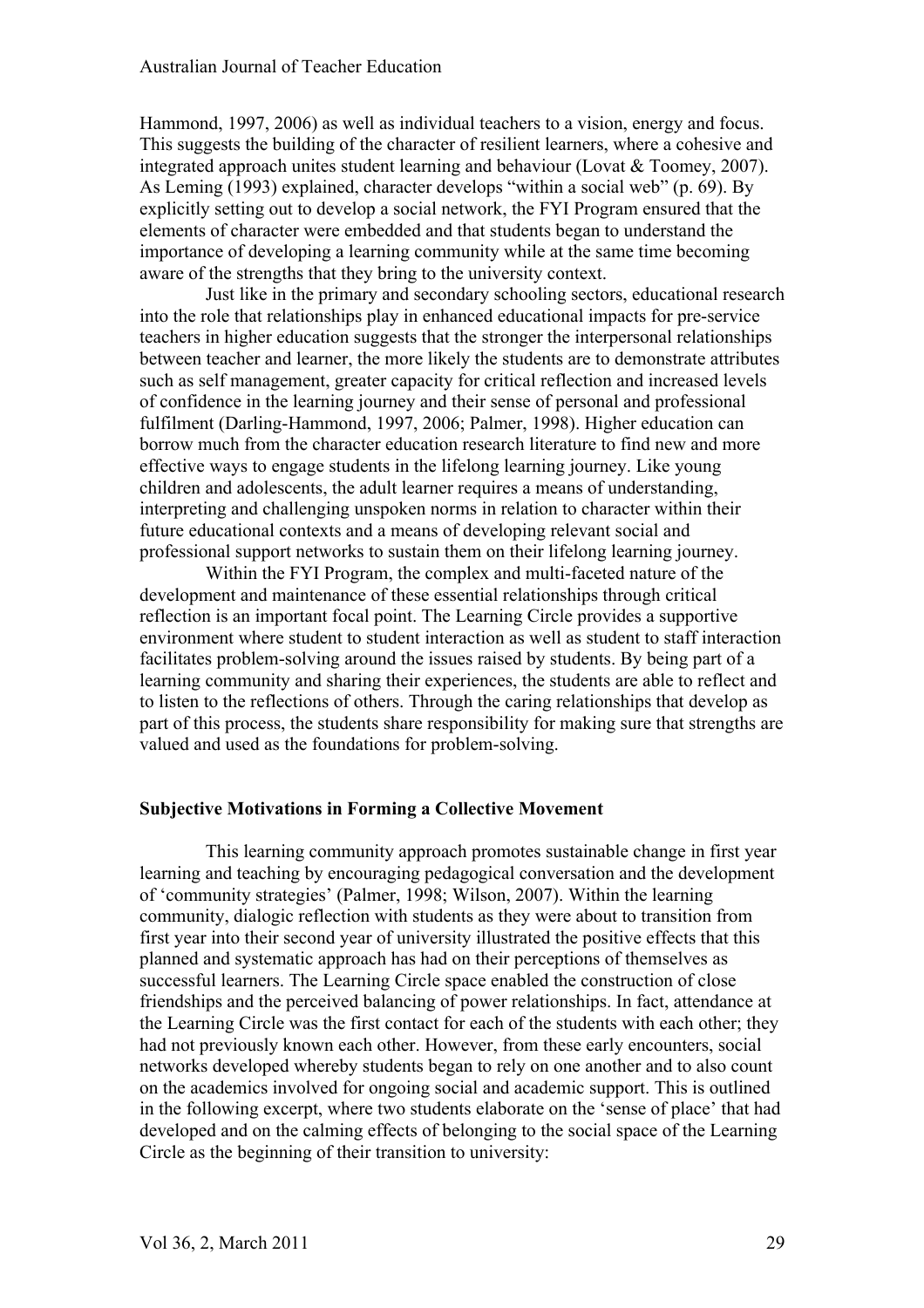Student 1: *When we came to [the learning circle] and shut the door, it was like we got to shut out everything that was going on and we had time just to be and to think through solutions to each others' problems. It felt good to know that we came to care about one another and that we could actually help each other. Really, sometimes if it wasn't for our Wednesday meeting, I don't think I would have made it through the week.*

Student 2: *Sometimes it was knowing that (names of the academic staff) were putting the time aside to help us out and we didn't want to let them down … each time we finished on a Wednesday and we all had to go back to the outside world at uni I felt really calm, no matter how stressed I felt before I walked in. I still feel like that now.*

Many of the students involved in the FYI Program claimed similar benefits of the Learning Circle. They applauded the sense of calmness and the freedom to discuss the challenges that were worrying them in a place where no one expected them to be something that they thought they were not. As another student explained:

> *I was at uni and I could just sit. If I had questions I could get answers but if not I could just talk and chat and relax and still be in that uni environment.*

The students valued social integration and support. Although they regarded academic adjustment and integration as important, their individual academic issues took a secondary position to social integration and support. Most of the students highlighted relationship building as a significant outcome of attending the FYI Program. In the words of one student:

*But I would have been lost. I probably would have given up and said, blow it. I just had a very emotional rollercoaster ride … and had I not had the relationships that I'd built through here there's no way I would have got through it at all.*

By having a specific time and place for students to meet informally, the students became independent and at the same time interdependent. It was evident that the social relationships of power had shifted, with the place and space of the Learning Circle enabling both individual and collective responsibility to occur. This is illustrated in the following excerpt where one of the students identifies the move towards a community approach where everyone takes responsibility to ensure the inclusion and support of others:

> *I make sure that no matter what else is happening I am always here on a Wednesday. Sometimes it is the only sane time that I have. (Names of the academics) are always so happy to see us and they seem to really care about how we are going. Our group has really become a bit like a big family. We all listen and we all share and help each other out. No-one is really in control and we just all help each other out. (Names of the academics) made sure we all got our turn in the beginning, that we were all included, but we do that for ourselves now. We organise ourselves if they (academics) are running late; we just get started and everyone joins in as they arrive. It's great. I don't know what I would do without them all now.*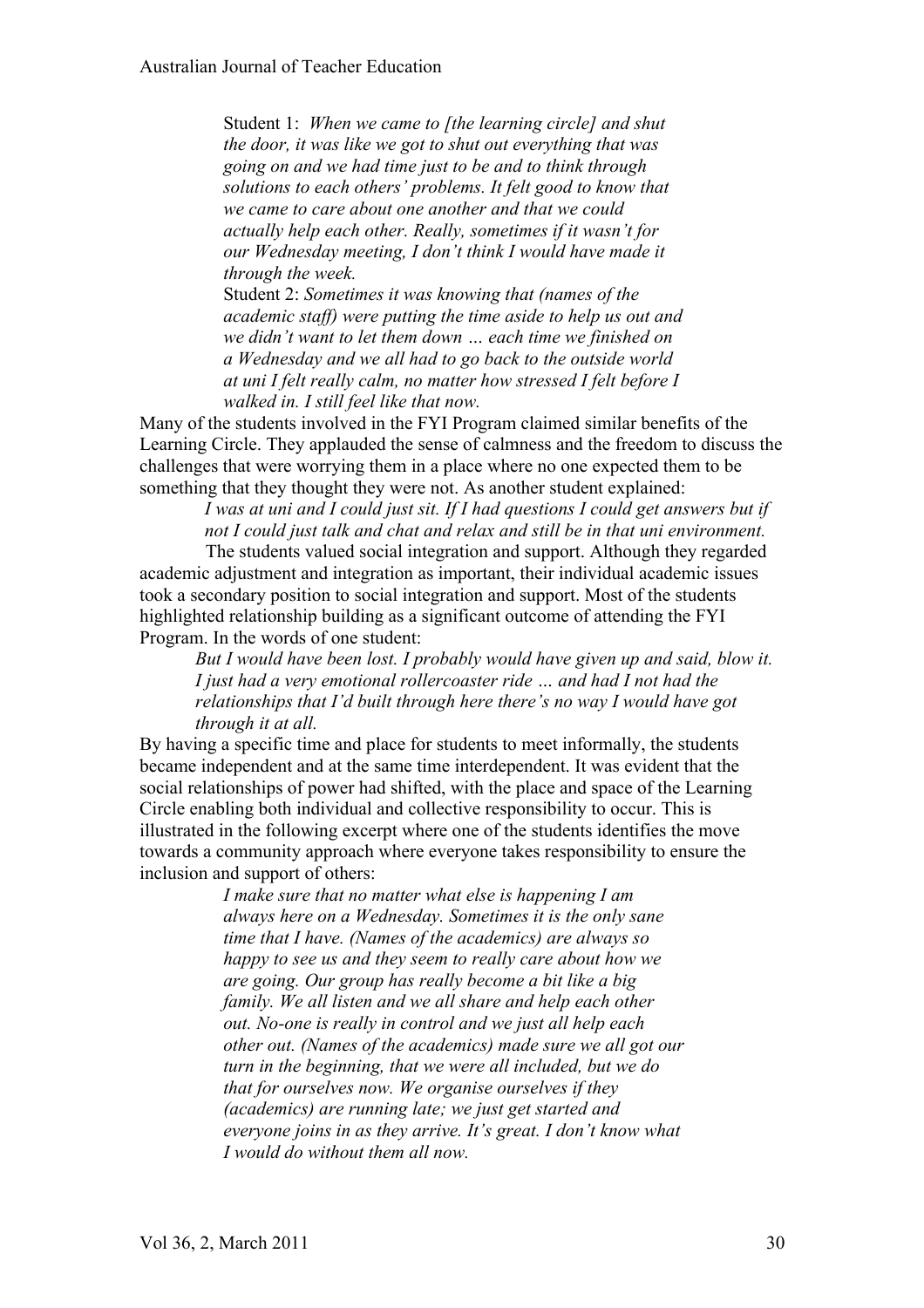Interestingly, the students also noted shared values as one of the characteristics of the social networks that had developed as part of the Learning Circle approach. As one student explained, a really important part of the process was "getting to know" other students and this was important in overcoming her own insecurity about whether she would be successful:

*meeting people who are in the same position as you, I think, like have the same values as you, get to know you. … [University] was just too much, it was too much. I needed some help here. It was like nothing was going right for me. Can I keep going? Can I do this?* 

It is evident that the students developed genuine appreciation and respect for their peers and themselves as learners. They were also meta-cognitively aware of their intrinsic motivation to engage in the ongoing learning journey, attributing this to their concrete experience of collectively making a difference by assisting others in exploring real and personally meaningful issues. By privileging all participants, the Learning Circle helped to create a space where the students were able to become agents of their university learning journeys. Unless new university students can feel that they belong to the learning community of the university, then their chances of being successful students are likely to be diminished (Barone & Eisner, 1997; Clandinin & Connelly, 1995, 1996; Connelly & Clandinin, 1990). As one of the students attending FYI explained:

*the main focal point of going to FYI … it was always there and it was always very empathetic. There was no worries about what I wanted to talk about which was very nice. Because sometimes I … just needed to say, can somebody just get me back on track? Rather than, I can't use [or do this] or I can't find this reference. But those things were always covered if I needed them to be.* 

## **The students' academic results**

Although the students' comments provide one type of evidence that the FYI Program met students' needs in terms of transition into university, it is also useful to look at what happened with their academic results. We are mindful, though, that the FYI Program was set up initially to provide support for students who identified themselves as 'at-risk' of 'dropping out' or of failure within the university context. Whilst this meant that the program focused initially on a small group of students, we argue that the retention of even small numbers is in itself a measure of the success of the program, assisting students in their bid for a university qualification and assisting the university in a more pragmatic way through the financial benefits that come from retaining students.

Although we have extended the program and it is now available to all Education students who are making the transition into university, it is very difficult to measure the effects of the program in terms of student results. In particular, this is because of the multiple factors that impact on students' successes or otherwise in the university context, as well as the 'drop in' nature of the program. There has never been any requirement for students to attend regularly. However, they know that the program is available if and when they need it.

What we present here, therefore, are the results of students who attended the FYI Program regularly during their first year of university. These results relate to the first year results of 5, 15 and 9 students in the first, second and third years of the program respectively. As shown in Figure 1, the 29 students studied 265 courses and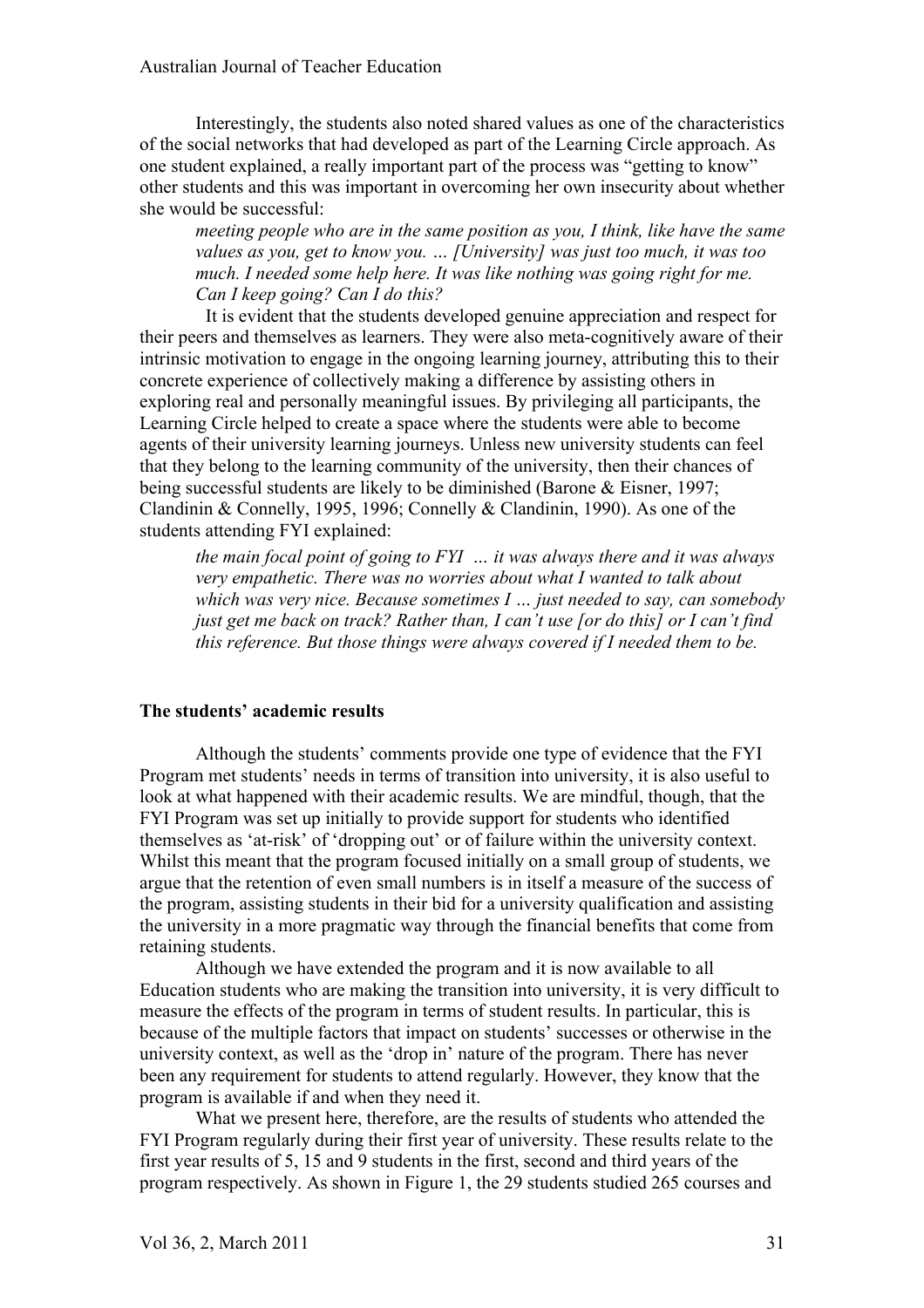their results demonstrated their overwhelming success in university study. The majority of results have been at HD or A levels and only one student failed one course. (The grades used by our university are High Distinction (HD), A, B and C for pass results and F for a fail result.)



Note: The HD-F scale is used for most courses. The P result represents a pass result in a small number of courses that use a pass/fail result only.

**Figure 1. First year results for FYI student in the first three years of the program**

The continuation of the 29 students on the student learning journey was seen as an important measure of success. Whilst 27 of the students continued at university, two students deferred their study – one due to pregnancy and the other for reasons unknown. None of the students withdrew from university altogether. From Table 1, it is clear that a high rate of student progression occurred in relation to these particular groups of students, both from Semester 1 to Semester 2 of the first year as well as from the initial year of study to the second year of their degree program.

| Progression                                      | <b>Student cohort</b> |             |      |
|--------------------------------------------------|-----------------------|-------------|------|
| variables                                        | 2007                  | 2008        | 2009 |
| Total students who attended FYI regularly        |                       | 15          |      |
| Total % of students continuing Semester 1 to     | 100%                  | 95%         | 100% |
| Semester 2 in first year                         |                       |             |      |
| Reasons for not continuing to Semester 2         | n/a                   | Deferral    | n/a  |
|                                                  |                       | (reason not |      |
|                                                  |                       | known)      |      |
| Total % of students continued from first year to | 80%                   | n/a         | 100% |
| second year of university                        |                       |             |      |
| Reasons for not continuing to second year        | Deferral              | n/a         | n/a  |
|                                                  | (pregnancy)           |             |      |

**Table 1. FYI student progression over the first three years of the program**

## **Professional development opportunities for university staff**

The FYI Program has proved useful as a form of professional development for academic and support staff. In being privy to students' critical reflections, staff have been able to transfer students' feedback about particular issues to relevant services and staff within the university. In this way, FYI has provided a conduit between students and the university. As one staff member explained: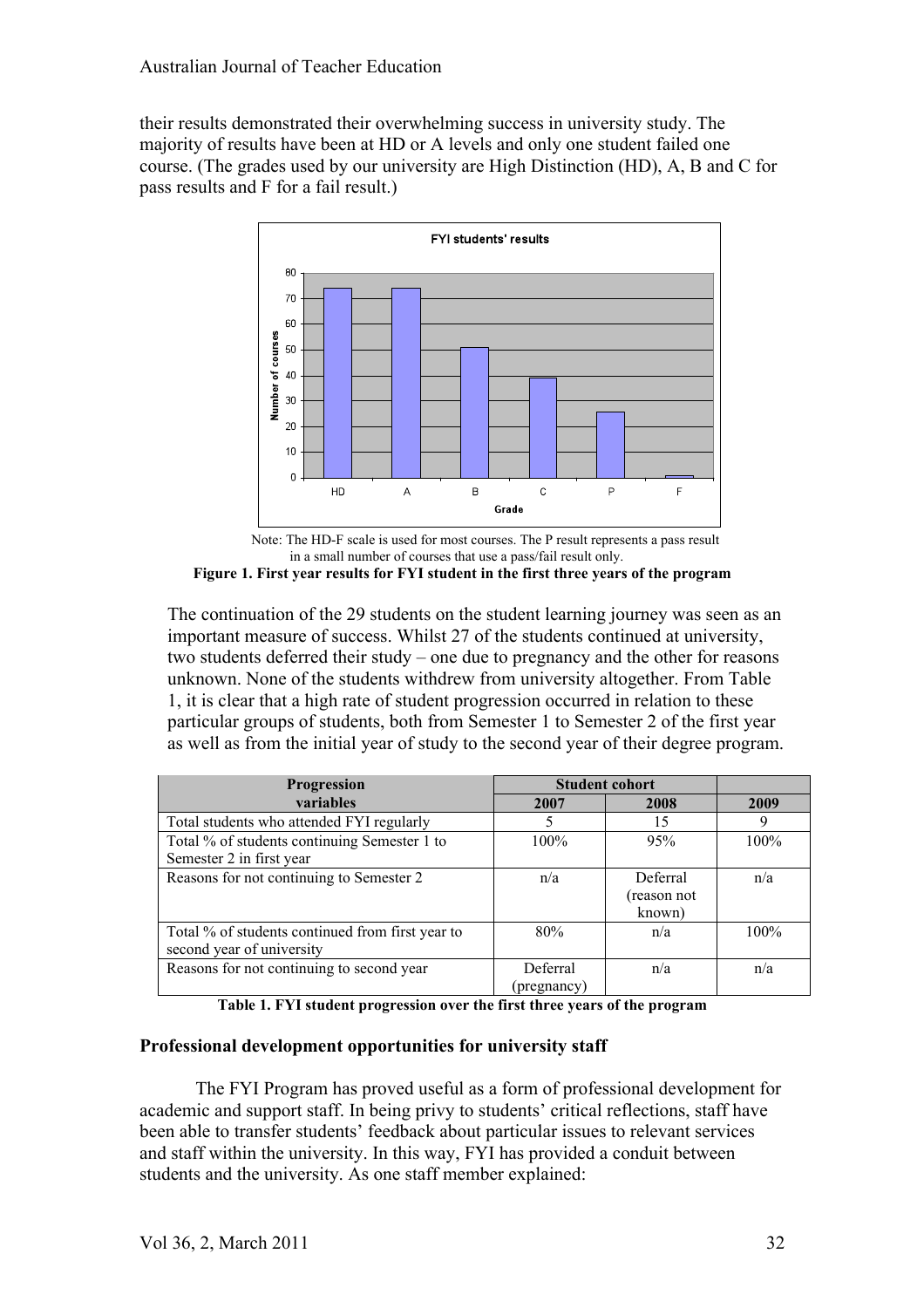*[Sometimes] we would still be here after all the students had left; we'd be still sitting there and we'd be micro-analysing all the questions and what had happened.* 

Additionally, the staff involved in the FYI Program articulated the advantages of participation to the professional development of university staff. They explained that they learnt from each other. In one recorded conversation, one of the staff who regularly attended the Learning Circle meetings described how another academic staff member left with enhanced knowledge about information literacies:

*We had another academic … working with us who hadn't used Google Scholar … we were walking the students through because … they were just using Google not Google Scholar and we were trying to explain the difference. It was amazing because I think that day that academic probably left learning more than what even the students did. And it was just a wonderfully rich experience.*

Another staff member talked about her personal experience. She explained that the students are:

*getting practical support with their assignment or library searches or those things we've looked at. I'm learning a hell of a lot about, from [the librarian] … you know, I'm learning a lot just from hearing what everyone's saying.*

Even though staff professional development was not a planned outcome of the program, staff were enthused that there were advantages to them. They did not participate in the program to 'teach' students, but to become involved in shared problem-solving and learning. In other words, there were benefits to all who participated, not just the students.

## **Conclusions**

Engaging first year students through genuine relationships is a plausible strategy for addressing retention issues and enhancement of teaching and learning. As such, attention to how best to initiate and maintain such relationships over time is warranted. Voluntary relationships are seen as genuine (Raciti & Mitchell, 2007) and therefore it is important to know how to develop and maintain these. Across the higher education teaching and learning literature good teaching is understood as helping students to learn (Prosser & Trigwell, 2002), but to do so students need to be retained in the context.

We have argued in this article that the building of character (Kagan, 2001; Leming, 1993; Lickona, 1993, 1996; Lovat & Toomey, 2007) played an instrumental role in the way that the FYI Program operated. Through facilitating the students' access and participation in social networks, the program fostered the students' resilience, their caring for the academic progress of themselves as well as others, and their support of others who were challenged by the university context.

With an ultimate mission of building the character and careers of students and staff through relationship building, the description in this article of the FYI Program demonstrated focused efforts on student achievement and success as well as on institutional excellence in connecting with all students. With the parallel benefit of professional development for academic staff, we argue that the FYI Program provides confirmation that a program can serve the needs of students as well as staff. We recommend a shift in focus for professional development. The FYI Program has shown some of the advantages in using an approach where equal emphasis is given to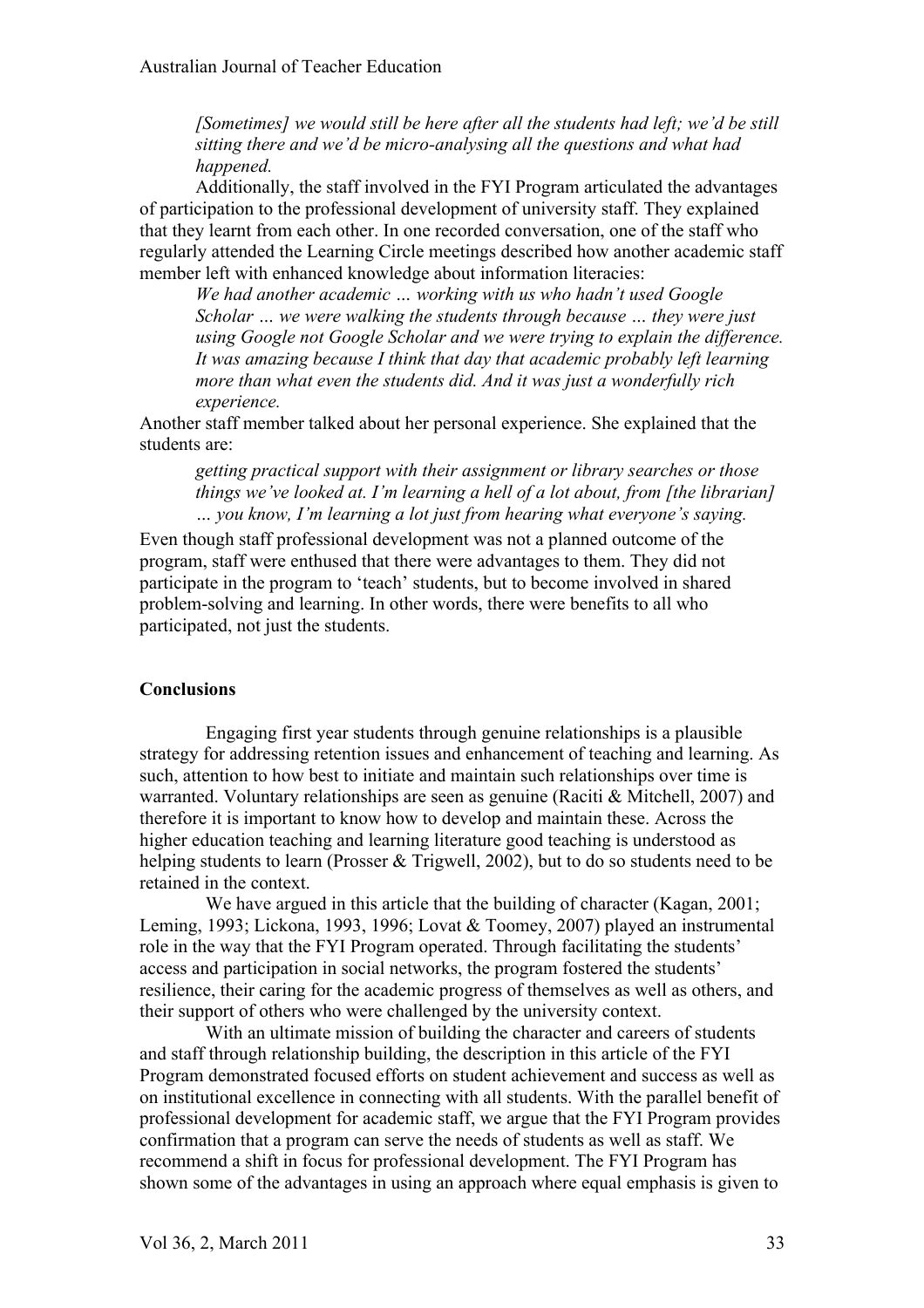personal and professional identity development through relationships and clear links are made between the social and academic components of the student learning journey. These are useful tenets to guide professional development and to build capacity for academics.

We argue that the development and maintenance of authentic partnerships and relationships are keys to the transformation of university transition programs. In the program we have described, the approach enabled the students as well as tertiary education academics to consider the multiple realities characterising success on the learning journey (Moss, 2003; Wenger, 1998). The focus on character played a key role in helping to retain students, but it also involved staff in a rethinking of their understandings about students' transition to university, thus beginning to challenge taken-for-granted grand narratives of what it means to teach and learn in higher education contexts. Further investigations might set out to measure more tangible impacts on the quality of interactions, relationships and friendships that occur for the student and academic participants through the remainder of the student learning journey and on students' commitment to completion of their undergraduate learning journey.

## **References**

- Aksim, R. E. (1998). Learning Circle basics. Retrieved February 26, 2008, from http://www.magma.ca/~raksim/learning\_circle.htm
- Barone, T. & Eisner, E. 1997, Arts-based educational research. In Jaeger, R. (Ed.), *Complementary methods for research in education* (pp.75-116). Washington, DC: American Education Research Association.
- Blunden, R. (2002). First year attrition and the moral responsibility of universities. *Journal of Institutional Research*, *11*(1), 59-77.
- Burnett, L. (2006). *FIRST: Finding the "I". Revealing students' tensions and experiences during their first year at the University of Queensland*. Refereed conference paper. 9th Pacific Rim Conference, First Year in Higher Education.
- Clandinin, J., & Connelly, M. (Eds.). (1995). *Teachers' professional knowledge landscapes*. New York: Teachers College Press.
- Clandinin, J. and Connelly, M. (1996). Teachers' professional knowledge landscapes: Teacher stories – Stories of teachers – School stories – Stories of schools. *Educational Researcher*, *25*(3), 24-30.
- Connelly, F. & Clandinin, D. (1990). Stories of experience and narrative inquiry. *Educational Researcher, 19*(5), 2–14.
- Darling-Hammond, L. (1997). *The right to learn: A blueprint for creating schools that work*. San Francisco, CA: Jossey-Bass.
- Darling-Hammond, L. (2006). *Powerful teacher education: Lessons from exemplary programs*. San Francisco, CA: Jossey-Bass.
- Ellis, N. (2002). *The first year experience project*. Adelaide: The University of Adelaide Learning and Teaching Development Unit.
- Falk, I. & Balatti, J. (1999). *Social capital, literacy ecologies and lifelong learning*. In Proceedings of the Literacies Amidst Global Transformation Conference, University of Wisconsin, Madison, pp. 48–63.
- Gee, J. P. (1996). *Social linguistics and literacies: Ideology in discourses* (2nd ed.). London: Falmer Press.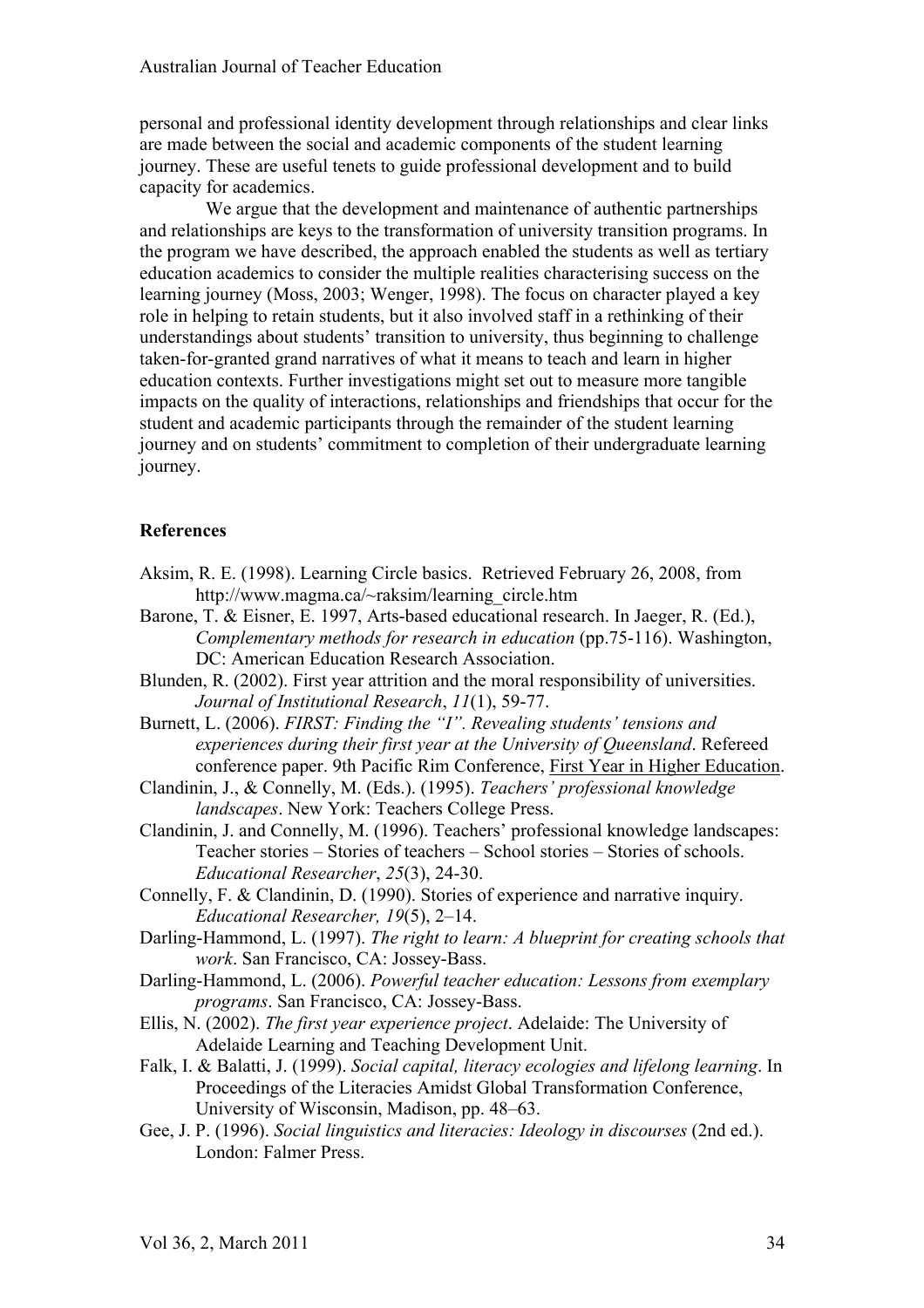- Gruenewald, D. (2003). The best of both worlds: A critical pedagogy of place. *Educational Researcher, 32*(4), 3-12.
- Hargreaves, A. (1994). *Changing teachers, changing times: Teachers work and culture in the postmodern age*. New York: Teachers College Press.
- Hayden, M., & Long, M. (2006). A profile of part-time undergraduates in Australian universities. *Higher Education Research and Development, 25*(1), 37-52.
- Henderson, R., & Hirst, E. (2007). Reframing academic literacy: Re-examining a short-course for "disadvantaged" tertiary students. *English Teaching: Practice and Critique, 6*(2), 25-38.
- Kagan, S. (2001). Teaching for character and community. *Educational Leadership, October*, 50-55.
- Krause, K. (2006). *Transition to and through the first year: Strategies to enhance the student experience*. Keynote paper at The University of the Sunshine Coast Inaugural Vice-Chancellor's Learning and Teaching Colloquium.
- Lea, M. R., & Street, B. (1998). Student writing in higher education: An academic literacy approach. *Studies in Higher Education, 23*(2), 157-173.
- Leming, J. S. (1993). In search of effective character education. *Educational Leadership, 51*(3), 63-71.
- Lickona, T. (1993). The return of character education. *Educational Leadership, 51*(3), 6-11.
- Lickona, T. (1996). Eleven principles of effective character education. *Journal of Moral Education, 25*(1), 93-100.
- Lovat, T. & Toomey, R. (2007) *Values education and quality teaching: The double helix effect*. Sydney: David Barlow Publishing.
- Marginson, S. (2007). Globalisation, the 'idea of a university' and its ethical regimes. *Higher Education Management and Policy, 19*(1), 19-34.
- Marton, F., Hounsell, D., & Entwistle, N. (1997). *The experience of learning: Implications for teaching and studying in higher education* (2nd ed). Edinburgh: Scottish Academic Press.
- Moss, P. (2003). Getting beyond childcare: Reflections on recent policy and future possibilities. In J. Brannen & P. Moss (Eds.) *Rethinking children's care* (pp. 25-44). Buckingham: University Press.
- Noble, K. & Henderson, R. (2008). Engaging with images and stories: Using a Learning Circle approach to develop agency of beginning "at-risk" pre-service teachers. *Australian Journal of Teacher Education, 33* (1). Available from http://ajte.education.ecu.edu.au/
- Palmer, M., O'Kane, P., & Owens, M. (2009). Betwixt spaces: Student accounts of turning point experiences in the first-year transition. *Studies in Higher Education*, *34*(1), 37-54.
- Palmer, P. (1998). *The courage to teach*. San Francisco, CA: Jossey-Bass.
- Prosser, M., & Trigwell, K. (2002). *Understanding learning and teaching*. Buckingham: Open University Press.
- Raciti, M., & Mitchell, M. (2007). *Engaging first-year students through relationship marketing*. 10th Pacific Rim First Year in Higher Education (FYHE) Conference, Queensland University of Technology, Brisbane.
- Ramsden, P. (2003). *Learning to teach in higher education* (2nd ed). London: Routledge Falmer.
- Riel, M. (2006). Learning circles: Teachers' guide. Retrieved from http://www.iearn.org/circles/lcguide/